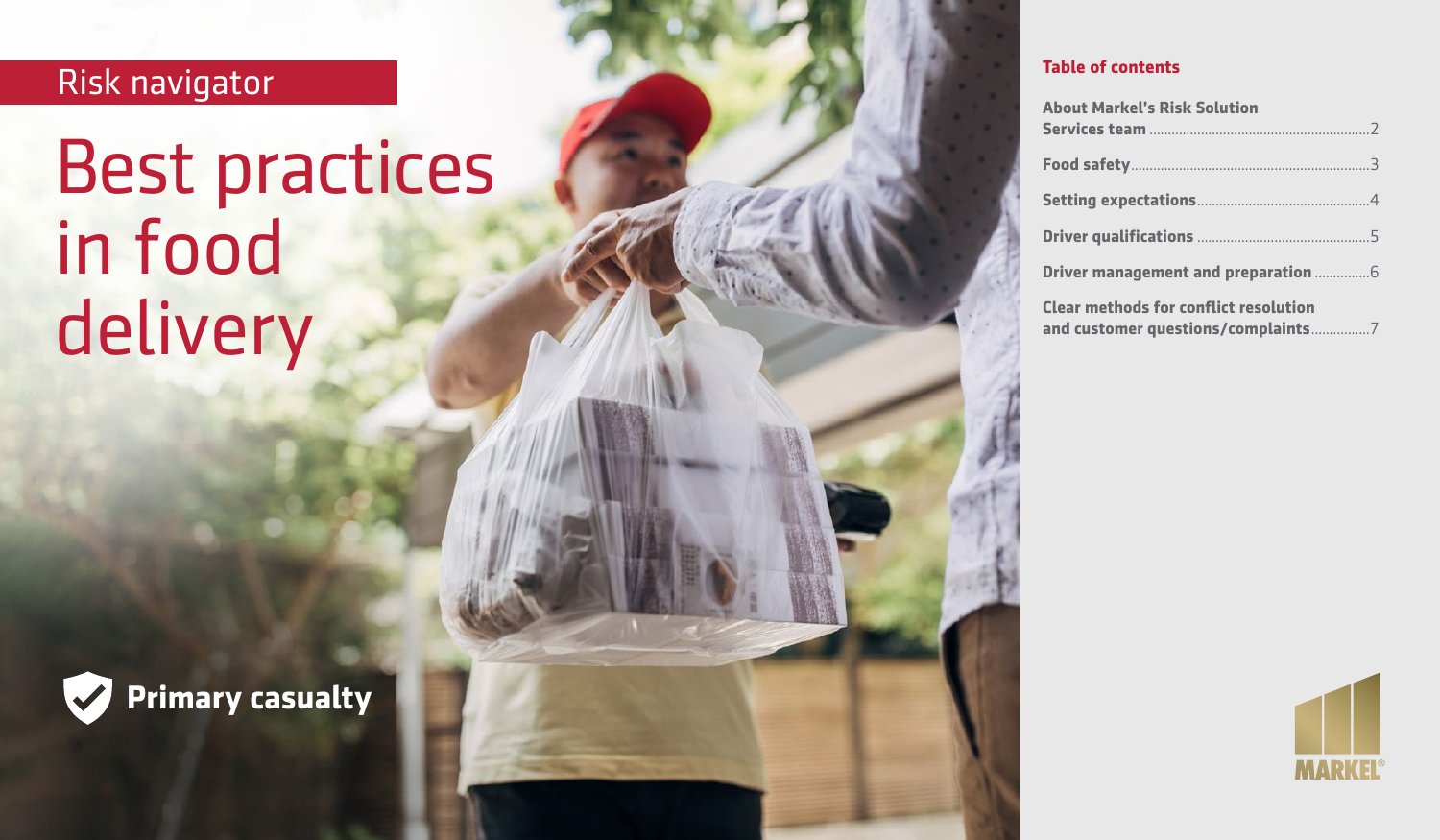#### **About Markel's Risk Solution Services team**

**Risk Solution Services** provides technical insight related to existing and potential insured risk at Markel. The team partners with our customers, claims, and underwriters to educate on both current and future risk trends and supports our clients with a comprehensive offering of risk management solutions.

We do this by engaging with clients, underwriting, and claims teams.

E-mail our team at [risksolutions@markel.com](mailto:risksolutions@markel.com).



This document is intended for general information purposes only, and should not be construed as advice or opinions on any specific facts or circumstances. The content of this document is made available on an "as is" basis, without warranty of any kind. This document can't be assumed to contain every acceptable safety and compliance procedures or that additional procedures might not be appropriate under the circumstances. Markel does not guarantee that this information is or can be relied on for compliance with any law or regulation, assurance against preventable losses, or freedom from legal liability. This publication is not intended to be legal, underwriting, or any other type of professional advice. Persons requiring advice should consult an independent adviser. Markel does not guarantee any particular outcome and makes no commitment to update any information herein, or remove any items that are no longer accurate or complete. Furthermore, Markel does not assume any liability to any person or organization for loss of damage caused by or resulting from any reliance placed on that content.

\*Markel Specialty is a business division of Markel Service, Incorporated, the underwriting manager for the Markel affiliated insurance companies.

© 2020 Markel Service, Incorporated. All rights reserved.

Page 2 of 7

#### **Table of contents**

| <b>About Markel's Risk Solution</b>          |
|----------------------------------------------|
|                                              |
|                                              |
|                                              |
|                                              |
| <b>Clear methods for conflict resolution</b> |
|                                              |



March 2020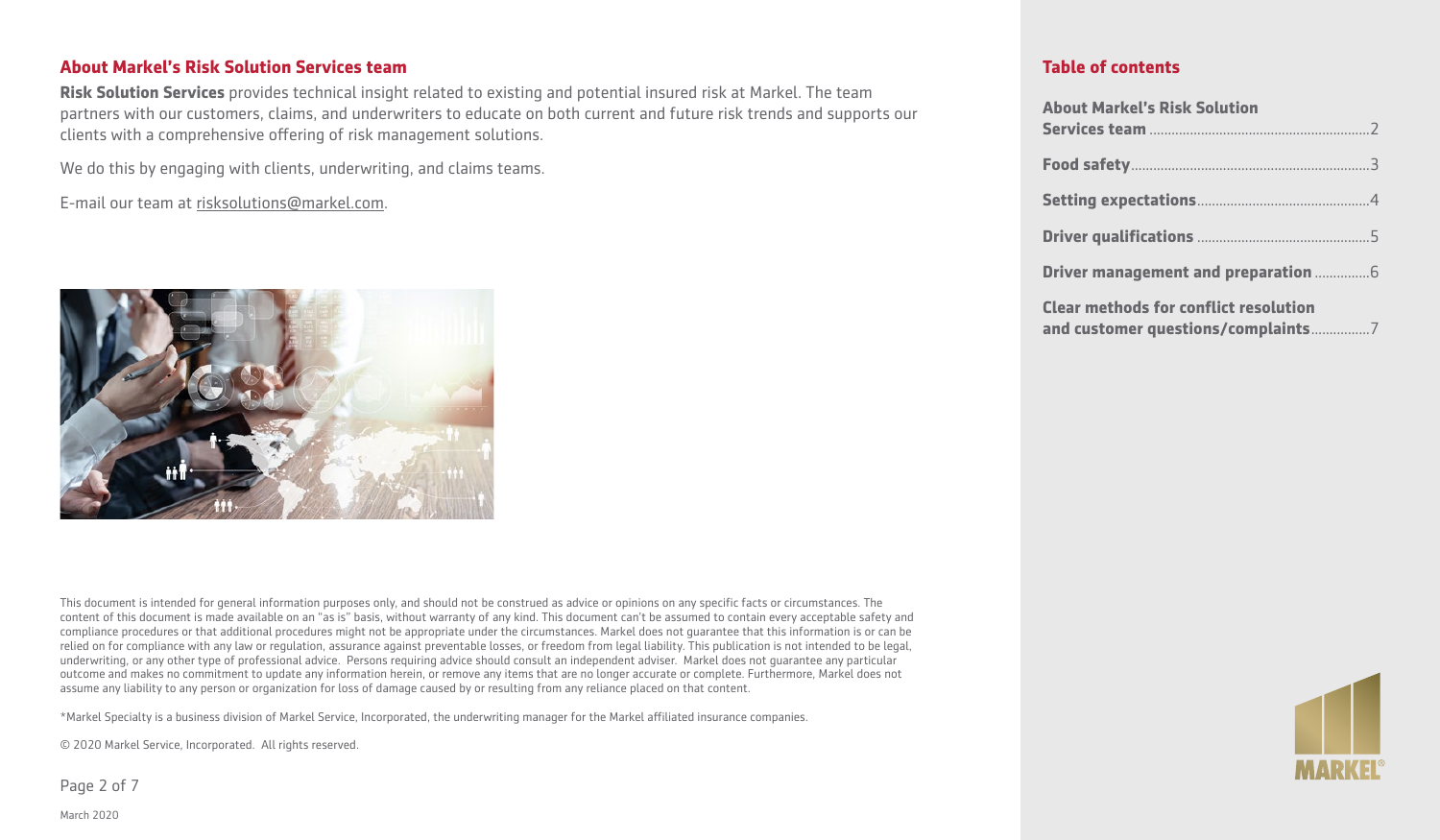There are many aspects to a quality food delivery service. In these changing times, there has been a growing trend for restaurants to move toward a delivery model. There is no substitute for sound training practices and detailed planning. Consistency of message and support systems are keys to success. This guide is intended to provide some best practices related to food safety and driver safety. You can use these tips to develop a standardized plan.

# **Food safety**

When planning delivery, it is important to have the proper equipment on-hand to ensure the food arrives at a safe temperature. The United States Department of Agriculture (USDA) recommends hot food remain above 140°F and cold food remains below 40°F.

- Always separate hot and cold foods
- Label dishes to communicate contents to aid in order accuracy and temperature separation
- Ensure packaging is properly sealed and is not oversized
- Use ventilated containers for hot foods to reduce condensation
- Properly secure food in vehicle to prevent shifting and driver distraction
- Keep delivery radius within a 15 minute drive to ensure temperatures remain within recommended ranges



#### **Table of contents**

| <b>About Markel's Risk Solution</b>          |
|----------------------------------------------|
|                                              |
|                                              |
|                                              |
|                                              |
| <b>Clear methods for conflict resolution</b> |

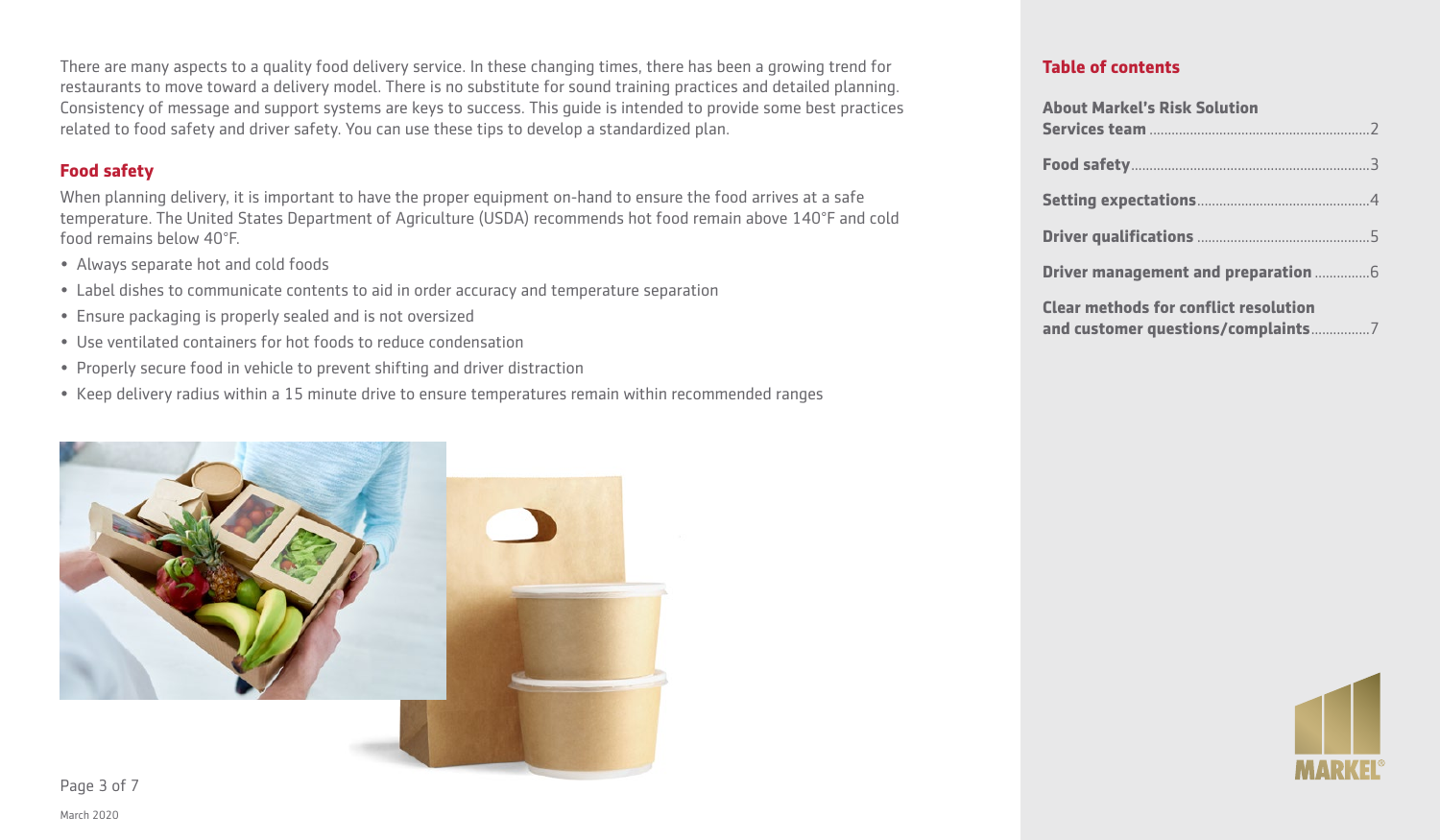### **Setting expectations**

When putting together your team of drivers, it is important to set expectations from the start. Clearly identify what safety protocols need to be taken for the driver's safety and that of your customer.

- Proper food safety practices must be followed by all employees including delivery drivers
- Hands should be washed thoroughly before touching food in the restaurant between each delivery trip
- It is recommended to provide hand sanitizer for use in the vehicle
- Have a clear policy for workers to tell a manager when they are sick
- Keep an on-call system for workers in case someone calls in sick
- Ensure vehicle is clean
- Have a strict policy that no non-employees are allowed in the vehicle during food delivery



#### **Table of contents**

| <b>About Markel's Risk Solution</b>          |
|----------------------------------------------|
|                                              |
|                                              |
|                                              |
|                                              |
| <b>Clear methods for conflict resolution</b> |





Page 4 of 7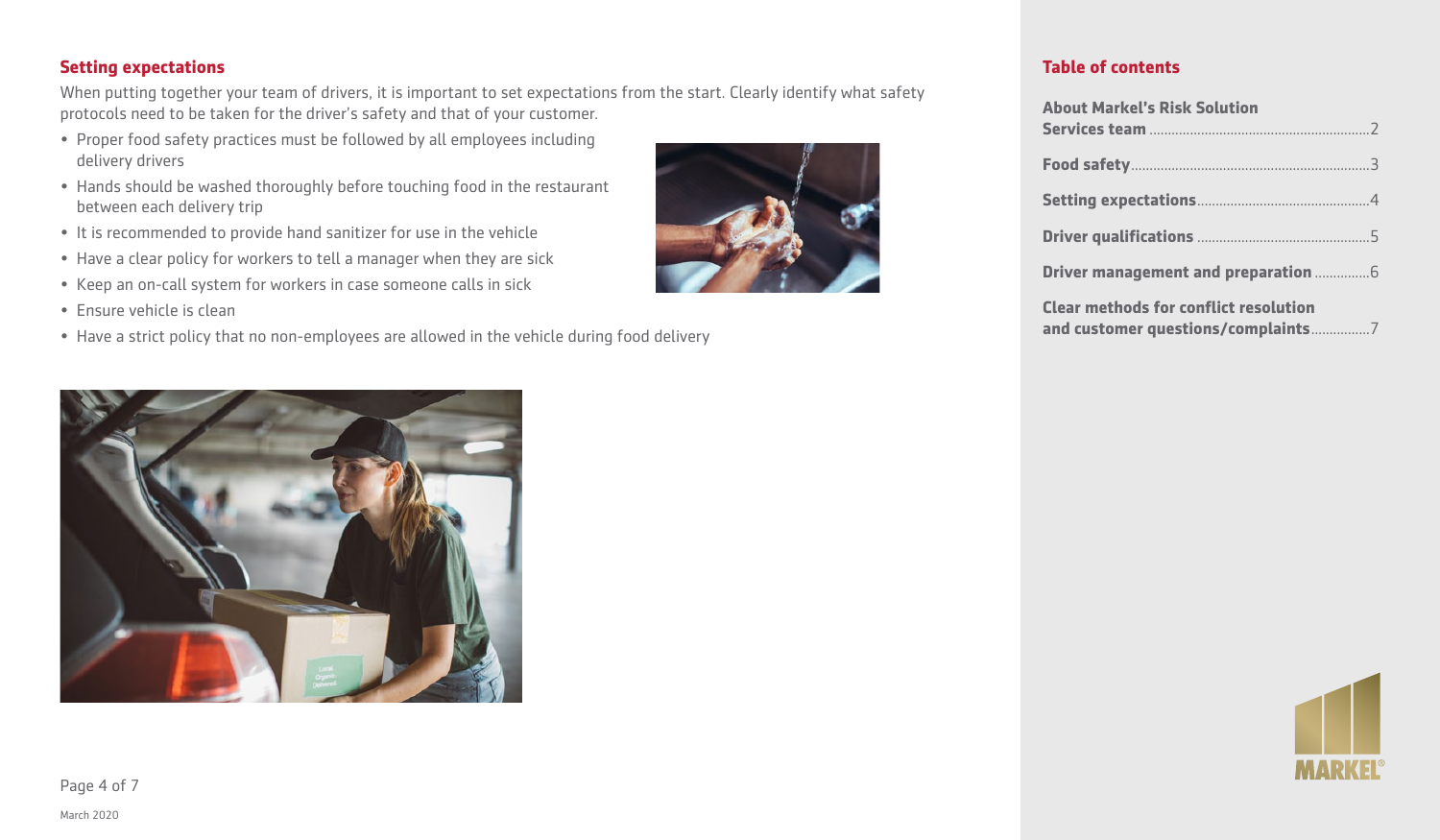#### **Driver qualifications**

The employer should ensure that anyone driving for them has:

- Clean driving history (check Motor Vehicle Report before putting them on the road)
- Adequate limits on auto insurance if using personal vehicles (retain copy of current policy for any vehicle driven for the business)
- Clean, well-maintained vehicle
- Preferably had license for at least two years



#### **Table of contents**

| <b>About Markel's Risk Solution</b>          |
|----------------------------------------------|
|                                              |
|                                              |
|                                              |
|                                              |
| <b>Clear methods for conflict resolution</b> |



Page 5 of 7

March 2020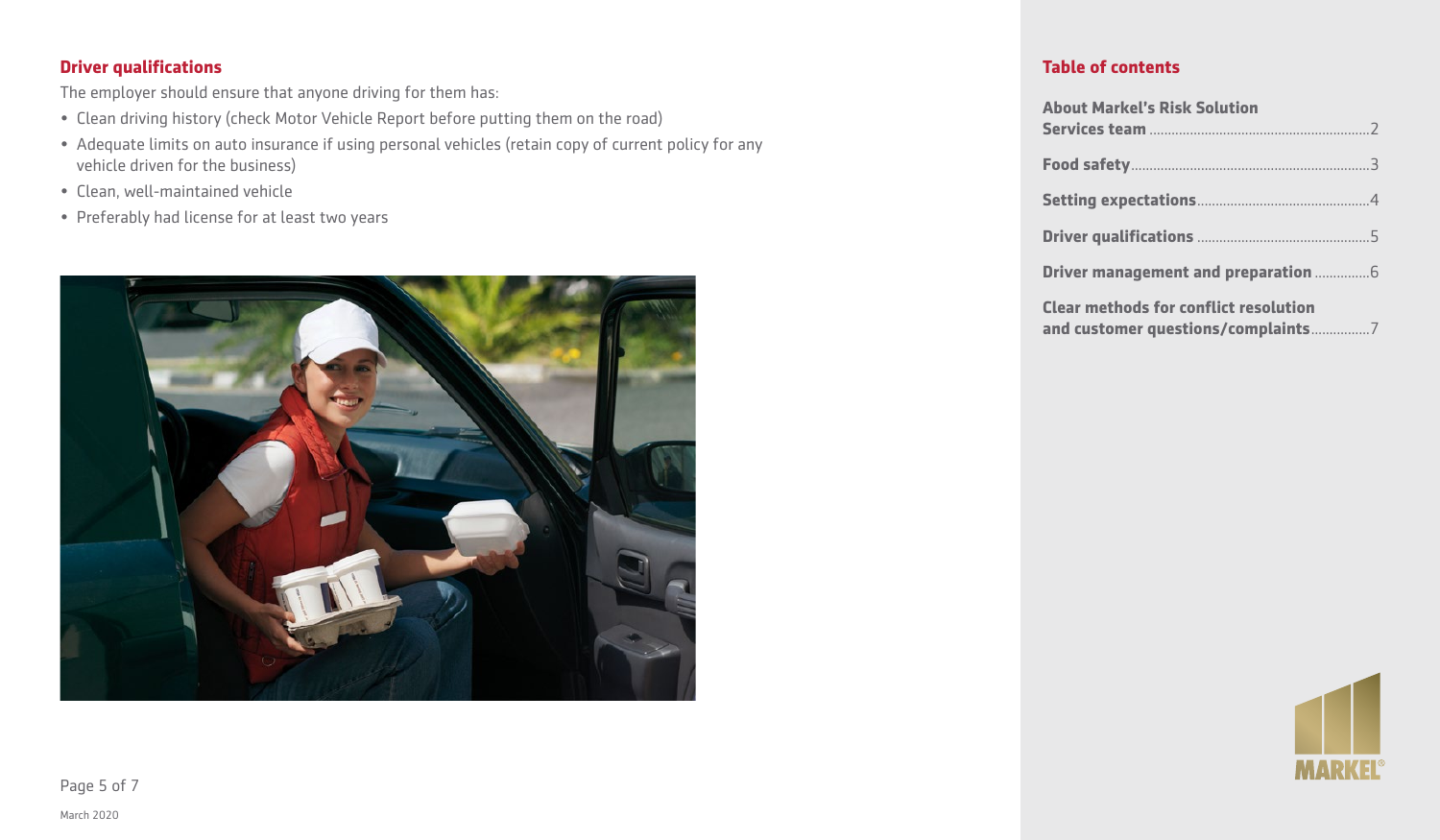#### **Driver management and preparation**

- Have new drivers ride along with seasoned drivers to aid in training and learn best practices
- Strict mobile/smart phone policy
	- No calls/texting/browsing while vehicle is in motion
	- May allow navigation apps, if setup to keep phone in driver's field of vision and can remain hands-free while driving
- If driver needs to use phone, must pull over and stop vehicle
- Discuss how to manage homes with animals
	- Knock/ring bell and step back from door to allow room for customer to come out
- DO NOT enter homes
- Utilize caller ID and complete call-backs to unfamiliar customers
- Do not go into poorly lit areas; consider positioning vehicle so headlights can be used to see terrain and avoid trips/falls
- If driver ever feels unsafe, leave the area and call restaurant
- Restrict the amount of money (less than \$20) that drivers carry or keep in the vehicle
- Avoid late night deliveries
- If there is a dispute, refer customer to call restaurant
- Have an open-door policy for questions







#### **Table of contents**

| <b>About Markel's Risk Solution</b>                                                |
|------------------------------------------------------------------------------------|
|                                                                                    |
|                                                                                    |
|                                                                                    |
|                                                                                    |
| <b>Clear methods for conflict resolution</b><br>and customer questions/complaints7 |